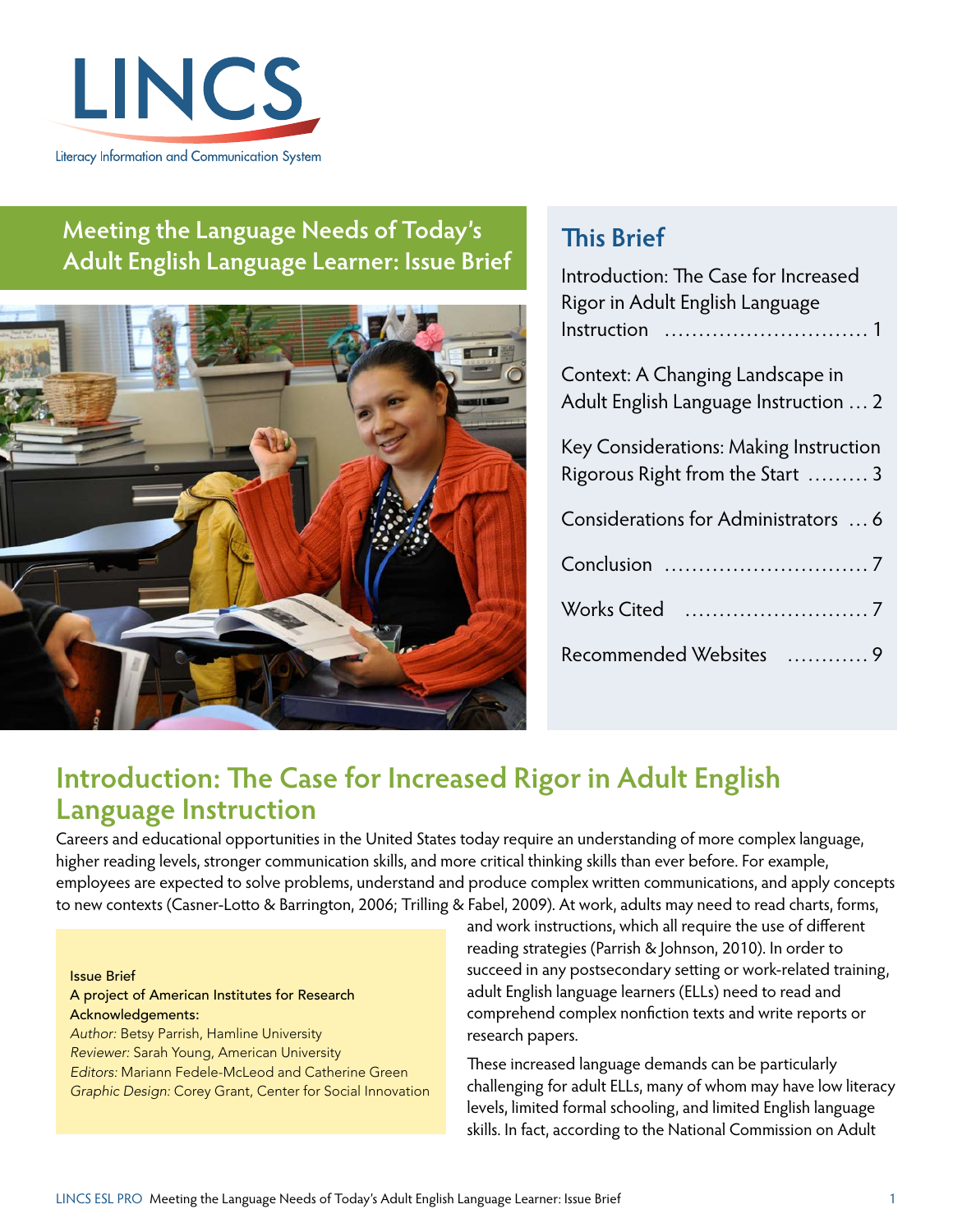<span id="page-1-0"></span>[Literacy \(2008\),](#page-7-0) it has been estimated that, of the nearly 2 million immigrants entering the United States every year, close to half have limited access to citizenship, jobs and job training, or other postsecondary education because of these limited skills. Furthermore, many adult English language acquisition or ELA programs (known typically as English as a Second Language or ESL programs)<sup>1</sup> have traditionally focused largely on life skills such as banking, shopping, or enrolling a child in school. Although programs designed to help ELLs transition to college and careers are not new to the field ([Mathews-](#page-7-0)[Aydinli, 2006\)](#page-7-0), those programs have typically targeted learners who are already at an intermediate to advanced level of English proficiency. Rigorous instruction in academic and career readiness skills can start from the very beginning levels of adult English language instruction.

Increased rigor in ELA programs is not necessary only for work or school readiness; it is also needed for performing everyday literacy tasks. For example, adult ELLs need to read mail selectively, listen and take notes if they receive important phone messages, or assist their children with homework. They may want to attend neighborhood meetings or interact with teachers at school conferences, which may require using higher order listening and communication skills in English. They need to make decisions about services in their communities, such as health care, which will require print and digital literacy as well as critical thinking skills. This issue brief is a part of the LINCS ESL Pro suite of resources on Meeting the Language Needs of Today's Adult English Language Learner. The purpose of this Issue Brief is to provide an overview of the need for increased rigor in *all* English language acquisition programs, whether in a literacy level class for newcomers or a contextualized career pathways program. It is intended to provide a broad background for additional in-depth resources for teachers and administrators. Although this Issue Brief provides links to resources that help illustrate rigorous instruction practices, it is not intended to be a comprehensive instructional overview. There are two related resources that provide comprehensive, targeted information available from the [ESL Pro landing page](https://lincs.ed.gov/programs/eslpro) of the LINCS Resource Collection on Adult ELLs:

- *Meeting the Language Needs of Today's Adult English Language Learner: Professional Development Module.* This online, self-access module on meeting the language needs of adult ELLs in today's world provides in-depth information for teachers as well as administrators.
- *Meeting the Language Needs of Today's Adult English Language Learner: Companion Learning Resource.* This resource, written specifically for teachers, provides a practical, comprehensive instructional resource on increasing the rigor of instruction for adult ELLs.

## **Context: A Changing Landscape in Adult English Language Instruction**

The Workforce Innovation and Opportunity Act [\(WIOA, 2013–2014\)](#page-7-0) emphasizes the need to prepare all adults, including English language learners, for employment in high-demand industries and occupations that lead to economic self-sufficiency. There is a direct correlation between educational attainment and the well-being of adult immigrants and refugees and their families. In 2011, those without a high school diploma were nearly twice as likely to be unemployed compared to those with at least some college [\(Foster, Strawn, & Duke-Benfield, 2011](#page-6-0)). In 2014, earnings for those with some postsecondary education were over 50% higher than for those without a high school diploma ([U.S. Bureau of Labor](#page-7-0)  [Statistics, 2015\)](#page-7-0). According to analyses of data for immigrants in the United States from the Program for the International Assessment of Adult Competencies (PIAAC), a low skill level in the areas of literacy, numeracy, and digital technologies is correlated with low-skilled jobs. Furthermore, immigrants with low skills in these areas are far less likely to access training programs [\(Batalova & Fix, 2015\)](#page-6-0). These data speak to the power of education and the dire need to provide instruction that helps adult ELLs achieve their educational, professional, and personal goals.

Another factor contributing to the urgent need for more rigorous instruction in adult English language programs is the introduction of the College and Career Readiness (CCR) standards in adult education. These standards are meant for *all* students. The introduction of CCR standards has prompted some key instructional advances for preparing learners for the demands of postsecondary training and work, and these advances can inform English language planning and instruction.

<sup>1</sup> The Workforce Innovation and Opportunity Act uses the term *English Language Acquisition* (ELA) to describe English language instruction for nonnative English speakers rather than the traditional ESL or ESOL terminology.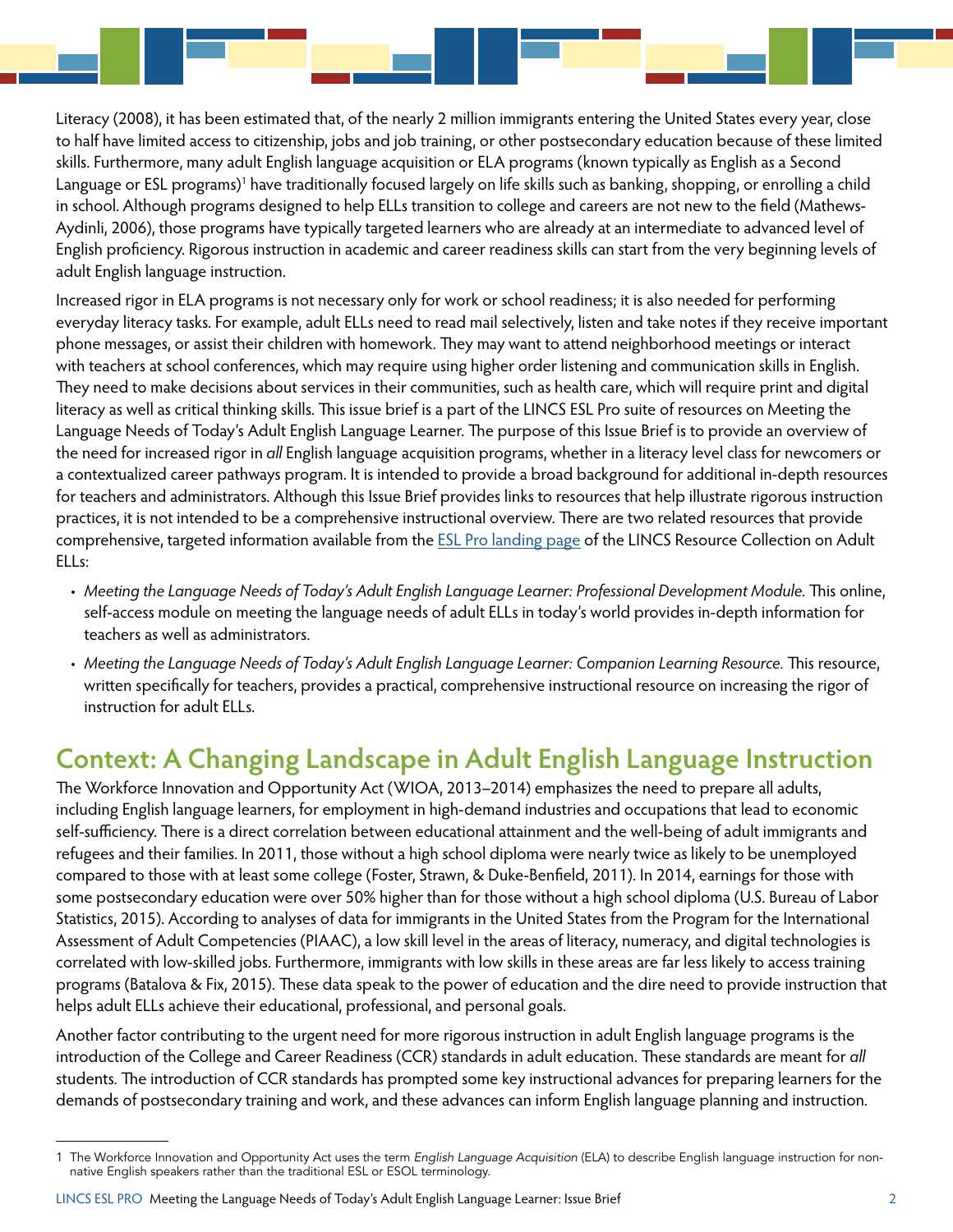<span id="page-2-0"></span>These advances are: (1) giving learners practice with complex texts and the academic language in those texts; (2) reading, writing, listening, and speaking grounded in evidence from a text; and (3) building learner content knowledge through the use of content-rich, nonfiction texts [\(Pimentel, 2013](#page-7-0)). These advances can pose particular challenges when working with adult ELLs. For example, texts found in U.S. school and work contexts may assume prior content knowledge (e.g., the Civil War, a prominent U.S. historical figure) that is unfamiliar to adult ELLs. Adult ELLs may come from educational systems that advocate a didactic, teacher-centered approach to schooling, where testing on factual information is emphasized. Some ELLs may not have formal classroom experiences that required them to analyze text, infer meaning, or look for evidence to support a claim.

Gaps exist between what is traditionally taught in adult ELA classes and the actual language demands of work, further education, and training. In a study of the alignment between practices in adult education and community college, [Johnson](#page-7-0)  [and Parrish \(2010\)](#page-7-0) surveyed 45 instructors in Minnesota from each setting and found that adult English language instructors tend to focus on narrative texts on personal topics (holidays, family, etc.). They also tend to provide limited practice with synthesizing information from multiple sources, minimal instruction in digital literacy, and limited focus on listening and note taking—all of which were deemed very to extremely important to the community college faculty surveyed in their study (also see *Integrating Digital Literacy Into English Language Instruction: Issue Brief,* available from the *ESL Pro landing page* of the LINCS Resource Collection). Life skills curricula that focus on the language needed for common, everyday situations, such as shopping or going to the doctor, are important for newcomers, but they may not adequately address these more complex language and critical thinking skills. It can take ELLs, especially those with limited formal education, many years to acquire such skills ([Collier, 1989](#page-6-0); [Cummins, 2000\)](#page-6-0). Therefore, we need to imbed these higher order, more complex academic and career-readiness skills early and often at all levels of adult ELA instruction.

# **Key Considerations: Making Instruction Rigorous Right from the Start**

### **The Language Needed for Success in Today's World**

This section outlines the key areas that need to be included in adult ELA programs to promote success for adult ELLs in today's world: academic language, listening and reading strategies, and critical thinking.

**Academic language and access to opportunities.** Academic language contains complex features of English required for the completion of higher education, access to meaningful employment, and the opportunity for professional advancement and rewards [\(Scarcella, 2003\)](#page-7-0). [Zwiers \(2014\)](#page-7-0) defines academic language as "... the set of words, grammar, and discourse

strategies used to describe complex ideas, higher-order thinking processes, and abstract concepts" (p. 22). In the realm of K–12 education, command of academic language allows young ELLs to access and develop content knowledge along with their mainstream peers in K–12 schools. In the case of adults, it is language that can be used in more complex interactions in work, community, and school contexts (e.g., the actual phrases used for building on another's ideas in a discussion, such as *Another thing*  to consider is...). (For practical suggestions on teaching academic language to adult ELLs, see also Unit 2 of *Meeting the Language Needs of Today's Adult English Language Learner: Professional Development Module,* available from the [ESL Pro landing page](https://lincs.ed.gov/programs/eslpro) of the LINCS Resource Collection.)

**Language strategies for accessing complex written and oral texts.** Adult ELLs need proficiency in document and informational literacy, and they need to be able to read a variety of text types, media, and formats, such as charts, graphs,

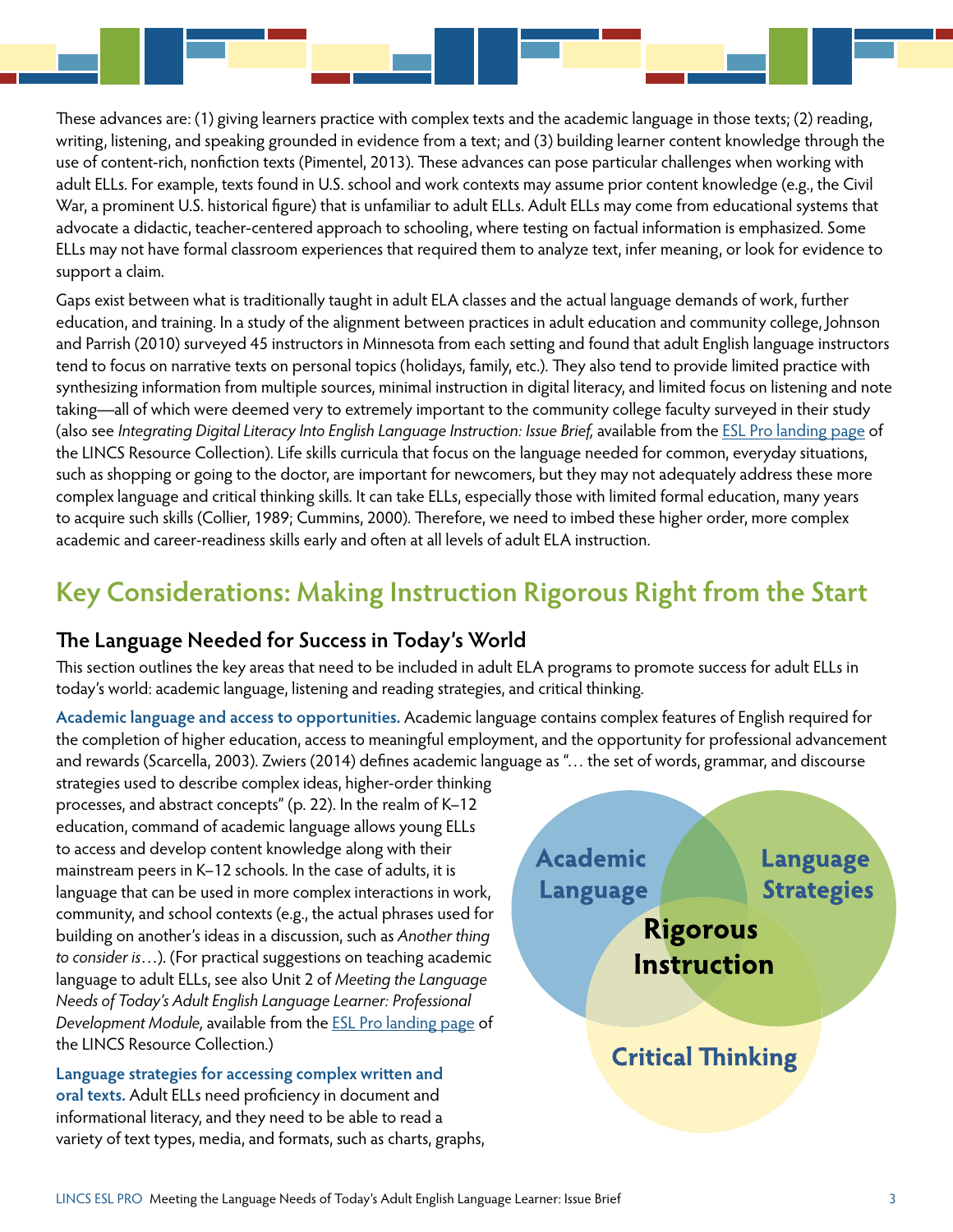or web pages [\(Parrish & Johnson, 2010; Wrigley, 2007](#page-7-0)). Skilled readers use a variety of strategies to access these complex written texts. Some are bottom-up strategies, such as decoding words, and many are top-down strategies, such as drawing on expectations and making assumptions, using visual cues to aid comprehension, and drawing on prior knowledge [\(Burt,](#page-6-0)  [Peyton, & Van Duzer, 2005\)](#page-6-0). When following complex instructions at work or listening to lectures, skilled listeners listen selectively for particular words or phrases, monitor their comprehension, and determine what listening strategies are best suited for a particular situation ([Graham, Santos, & Vanderplank, 2008\)](#page-7-0). ELLs need explicit practice with these reading and listening strategies to develop more automatic use of them at work, school, and in their communities. The following table presents a number of language strategies for accessing complex oral and written texts; these strategies need to be developed at all levels of instruction. (For practical suggestions on teaching reading and listening strategies to adult ELLs, see also Unit 3 of *Meeting the Language Needs of Today's Adult English Language Learner: Professional Development Module,*  available from the **[ESL Pro landing page](https://lincs.ed.gov/programs/eslpro) of the LINCS Resource Collection.**)

| <b>Strategy</b>                                  | <b>Description</b>                                                                                                                                                                            |
|--------------------------------------------------|-----------------------------------------------------------------------------------------------------------------------------------------------------------------------------------------------|
| Drawing on prior knowledge                       | Make use of background knowledge to understand new information.                                                                                                                               |
| Drawing on expectations and<br>assumptions       | Draw on previous experience with similar texts.                                                                                                                                               |
| Using context clues                              | Look at pictures, titles, subheadings, and captions in a reading; take note of facial<br>expressions, body language, or other visual supports while listening.                                |
| Drawing inferences                               | Interpret and make inferences; make logical connections between ideas.                                                                                                                        |
| Summarizing and synthesizing<br>information      | Determine central ideas or themes of a text and analyze their development;<br>summarize the key supporting details and ideas; draw on information from<br>multiple sources, oral and written. |
| Analyzing relationships between<br>sets of ideas | Analyze how and why individuals, events, and ideas develop and interact over the<br>course of written or oral language.                                                                       |

### **Strategies for Accessing Complex Oral and Written Texts**

**The role of critical thinking in today's world.** Expectations for critical thinking in educational and work contexts in the United States can differ greatly from what adult ELLs may be accustomed to from their own cultural experiences ([Lun,](#page-7-0)  [Fischer, & Ward, 2010](#page-7-0)). Refugees may be in the United States because of the threat of speaking up or challenging authority in their home country. Prior formal school experiences may have rewarded regurgitation of facts and thwarted attempts to challenge assumptions or "experts" in a particular field of study. However, adult ELLs employ critical thinking skills in their daily lives. Adult ELLs need to engage in classroom tasks that promote critical thinking in school and work settings, such as recognizing and solving problems, analyzing relationships between ideas, evaluating evidence, or applying ideas to a new situation.

Two related considerations are the link between text complexity and critical thinking, and the development of language needed to express critical thinking in both speaking and writing. Adult ELLs need to learn the English phrases used to support ideas (*An illustration of this could be…; In the text it said that...*), or challenge others' opinions (*Another way to look at this could be…*) [\(Zwiers & Crawford, 2011\)](#page-7-0). Building these critical thinking skills as well as the language needed to engage in critical conversations gives adult ELLs tools for higher levels of independent decision making and analysis for success in today's world. (See [Beaumont \[2010\]](#page-6-0) for a systematic approach for practicing critical thinking skills using *The House on Mango Street;* see [Hughes \[2014\]](#page-7-0) for practical suggestions on scaffolding instruction in critical thinking skills.)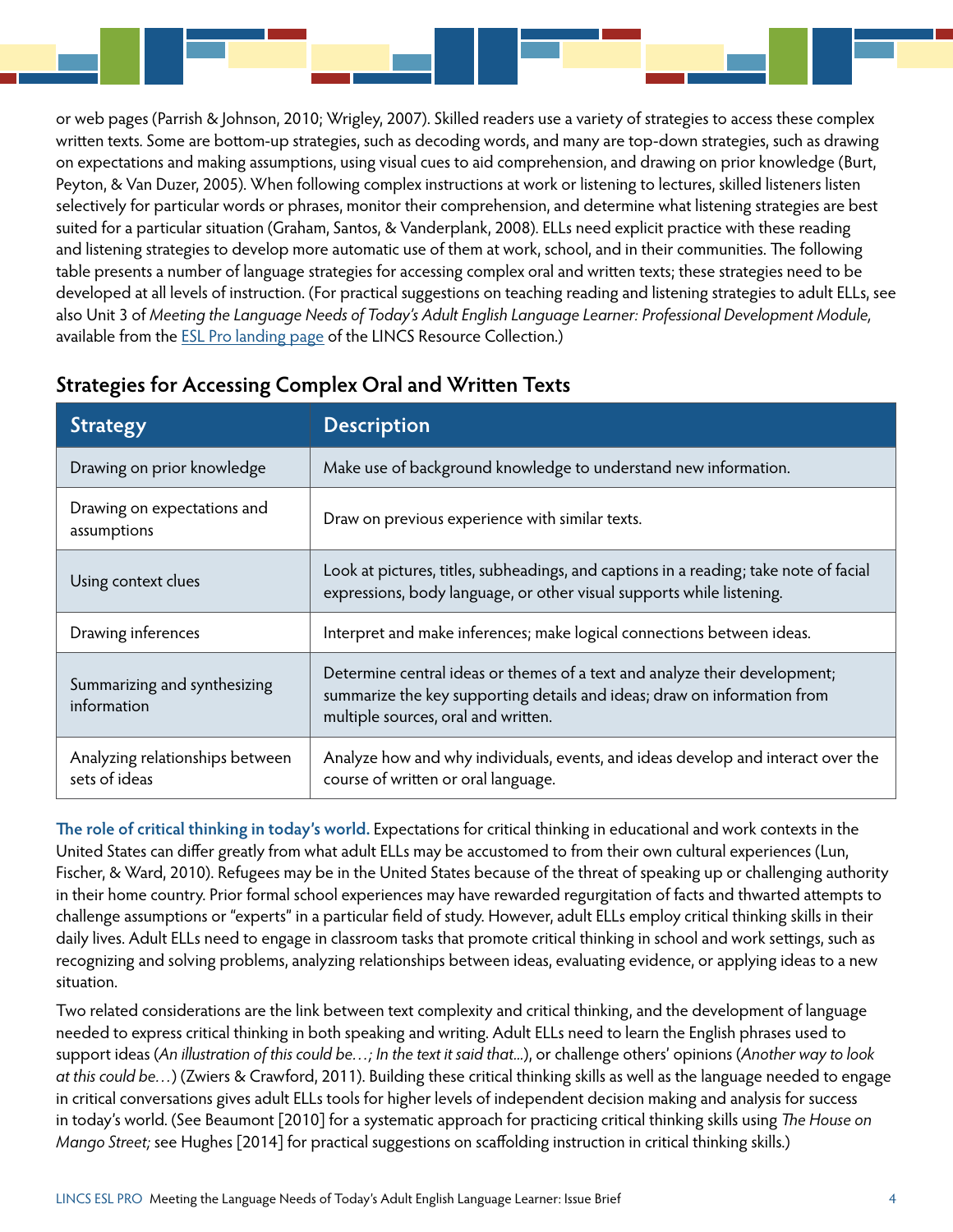#### **What Does Rigorous Instruction Look Like?**

**Systematic integration of academic language, language skills, and critical thinking.** At all levels of English language instruction, adult English language educators can enhance the rigor of instruction thoughtfully and systematically through the content chosen, skills practiced, and choice of questions asked in class.

**Authentic materials and complex, nonfiction texts.** Many adult ELA curricula focus on topics that could be considered quite basic, such as places in the community, life experiences, foods and healthy eating, holidays, or school. Within any curriculum, instructors can enhance these topics with content that mirrors what students may encounter in academic settings or at work. Rather than learning about holidays, adult ELLs may be more engaged by learning about differences in deep cultural values and beliefs. Students can explore the connections between cultural beliefs and workplace expectations and practices (<u>[View a listening lesson](http://bcove.me/j9ze5uui)<sup>2</sup></u> that uses short videotaped interviews on cultural expectations and practices). When learning about transportation, have students explore the benefits of public transportation to the community rather than learning only how to read a bus schedule. Teachers can also enhance an existing curriculum with readings or materials on environmental issues, current events, causes of common diseases, mental health issues, cultural norms, values and beliefs, or comparisons of educational systems and practices (V[iew a](http://bcove.me/5p6grdyb)  reading lesson<sup>3</sup> using a text on personality and birth-order theory).

**Evidence-based instructional strategies.** Adult ELA instruction should focus on content, language skills, and strategies that are representative of work and further training and also help ELLs develop listening and reading comprehension skills along with note taking, data analysis, and critical thinking skills. [Ewert \(2014\)](#page-6-0) suggests that tasks that promote content learning need to integrate the four skills of listening, speaking, reading, and writing; include collaboration among participants; and promote thinking on multiple levels—all of which can be achieved through the following practices:

• Use *graphic organizers* as while-reading or while-listening tasks along with informational texts. Have students fill in a grid with information as they listen or read to practice information transfer and graphic literacy. (Indeed, in one study [\[Jiang & Grabe, 2007\]](#page-7-0), students using graphic organizers as while-reading tasks outperformed those students who were asked comprehension questions on the same readings.) Choose a graphic organizer that represents the text genre (a linear string for a chronological text, a flow chart for a text describing a process, or a grid for a text that describes categorization). [Parrish and Johnson \(2010\)](#page-7-0) provide [sample lessons](http://lincs.ed.gov/professional-development/resource-collections/profile-418) that illustrate the benefits of using graphic organizers while listening or reading.

Systematic integration of academic language, language skills, and critical thinking

Authentic materials and complex, nonfiction texts

Evidence-based instructional strategies

<sup>2</sup> The video titled "Developing Listening Skills with High-intermediate Learners" may be accessed from the New American Horizons Foundation Web site: [http://www.newamericanhorizons.org/](http://www.newamericanhorizons.org/training-videos) [training-videos](http://www.newamericanhorizons.org/training-videos) or directly from [http://bcove.me/5p6grdyb.](http://bcove.me/j9ze5uui)

<sup>3</sup> The video titled "Developing Reading Skills for Intermediate/Advanced Learners" may be accessed from the New American Horizons Foundation Web site: [http://www.](http://www.newamericanhorizons.org/training-videos) [newamericanhorizons.org/training-videos](http://www.newamericanhorizons.org/training-videos) or directly from [http://bcove.me/5p6grdyb.](http://bcove.me/5p6grdyb)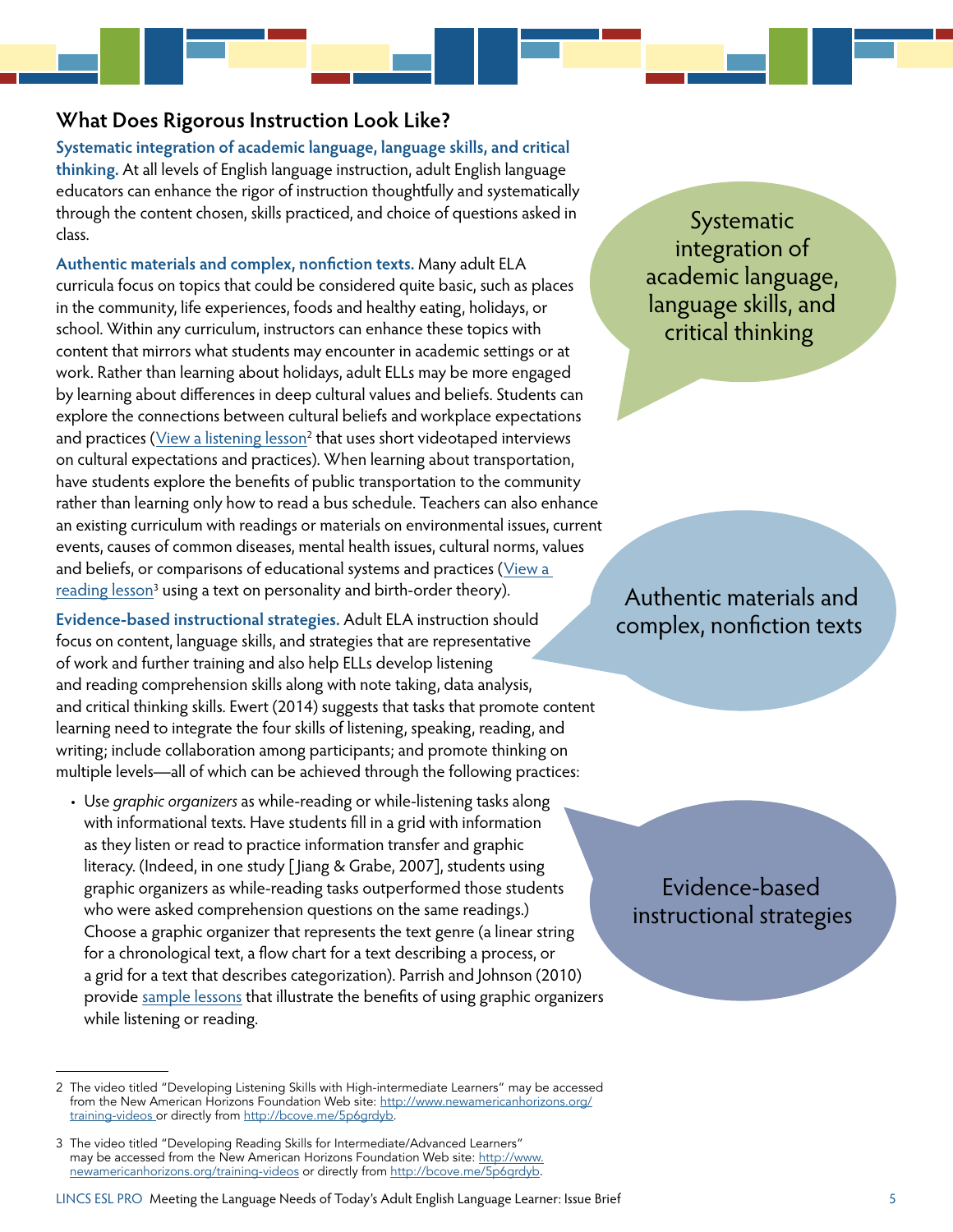- <span id="page-5-0"></span>• *Use jigsaw reading and listening with informational texts.* Jigsaw reading or listening consists of assigning different texts, or parts of texts, to different students so that they can become experts for their sections, which they then present to their colleagues in class. This approach adds practice in communication strategies (seeking clarification), selective listening or reading strategies, and critical thinking (analyzing and synthesizing information). (View a j<u>igsaw reading lesson</u><sup>4</sup> and a <u>[jigsaw](http://bcove.me/j9ze5uui)</u> [listening lesson](http://bcove.me/j9ze5uui)<sup>5</sup> to see how the approach promotes these skills).
- *Use project-based learning.* Project-based learning consists of learners working collaboratively in teams to develop a product, such as a booklet on community health resources. It is an excellent way to make use of real-world data and authentic texts. While students focus on real-world issues or concerns, they use language in a variety of ways "to collaborate on a plan, negotiate tasks, contribute ideas and constructive criticism, assess progress, and achieve consensus on various issues that are important to the learners' lives" [\(Finn Miller, 2010, p.4](#page-6-0)).
- *Teach the language of critical thinking.* [Zwiers \(2011,](#page-7-0) [2014\)](#page-7-0) provides [resources and activities](http://www.jeffzwiers.org) for developing academic language and the language of critical thinking. Teachers can provide sentence and paragraph frames to build learner confidence in engaging in critical conversations. Learners should engage in activities that require elaboration, synthesis of ideas, or support of an argument. (For practical suggestions on integrating practice with critical thinking skills, see Unit 4 of *Meeting the Language Needs of Today's Adult English Language Learner: Professional Development Module,* available from the [ESL Pro landing page](https://lincs.ed.gov/programs/eslpro) of the LINCS Resource Collection. )
- *Focus on evidence in a text.* Adult ELLs need to be able to use evidence to support their position when discussing a problem with a boss at work, during work or community meetings, or during class discussions. Students need to gather evidence from what they

have listened to or read when completing academic writing tasks. Further, it is important that they learn that "evidence" does not refer to their personal opinion on the subject. Instruction in this area marks a shift from language practice focused on particular language functions (greetings, making complaints) or competencies (opening a bank account). Classes should be supplemented with practice in finding evidence to support claims to better prepare adult ELLs for the demands of speaking and writing tasks required in postsecondary and work contexts. This can be done in any type of curriculum.

• *Ask the right questions.* Asking the right questions can lead adult ELLs to deeper thinking and analysis, as well as to a better understanding of how to find evidence in a text. In a reading or listening lesson, effective questions help students collect the evidence they need to support their claims and make conclusions about what they are listening to or reading. Teachers should construct questions that depend on information that can be found in the text (*What tells you Ivan was disappointed in his son?* versus *Tell us a time you were disappointed in your son.*). To promote critical thinking in any lesson, avoid display questions with only one right answer. Ask *How do you know…, What tells you… Why….* These questions allow ELLs to demonstrate their understanding, rather than simply supply a one-word answer that can be found in a dialogue or text. Asking such questions can promote the higher order thinking skills of analysis and interpretation as opposed to simple recall and reporting.

### **Considerations for Administrators**

There are clear connections between rigorous instruction and heightened expectations in the Teaching of English to Speakers of Other Languages Standards for ESL/EFL Teachers of Adults [\(TESOL, 2008\)](#page-7-0). These standards make specific reference to promoting problem-solving and critical thinking skills, learning that requires collaboration, and instruction that prepares learners for real-world tasks. Program administrators can do a number of things to support efforts to heighten expectations of teachers and increase the rigor of instruction in ELA programs.

When observing teachers, program supervisors can tie teacher observation and supervision to increasingly rigorous instruction. Observation rubrics can include categories on how well a teacher promotes critical thinking in lessons and

<sup>4</sup> The video titled "Developing Reading Skills for Intermediate/Advanced Learners" may be accessed from the New American Horizons Foundation Web site: [http://www.newamericanhorizons.org/training](http://www.newamericanhorizons.org/training-videos)[videos](http://www.newamericanhorizons.org/training-videos) or directly from [http://bcove.me/5p6grdyb.](http://bcove.me/5p6grdyb)

<sup>5</sup> The video titled "Developing Listening Skills with High-intermediate Learners" may be accessed from the New American Horizons Foundation Web site: [http://www.newamericanhorizons.org/training](http://www.newamericanhorizons.org/training-videos)[videos](http://www.newamericanhorizons.org/training-videos) or directly from [http://bcove.me/5p6grdyb.](http://bcove.me/j9ze5uui)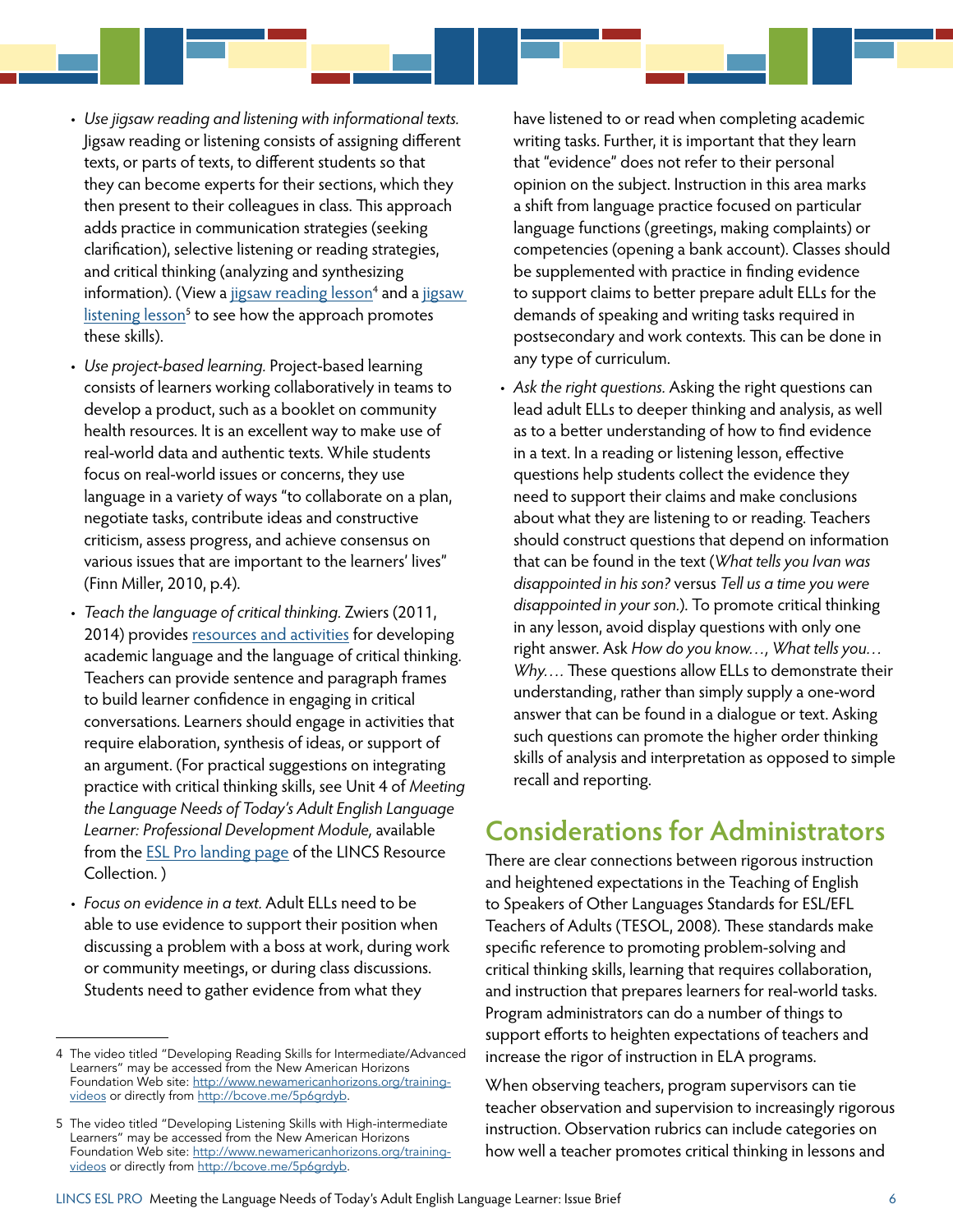<span id="page-6-0"></span>the extent to which the teacher uses authentic materials and real-world data in lessons. Program administrators should provide time and professional development (PD) for teachers to understand language demands, and then respond accordingly in their curricula/instruction. Administrators should also provide time for teachers to work across different standards and resources to see how and where practice with academic language, language strategies, and critical thinking can be embedded.

Programs can make use of existing models and frameworks for ideas and guidance for increasing the rigor of instruction. Minnesota's Academic, Career, and Employability Skills (ACES) project (Adult Basic Education Teaching and Learning Advancement System, 2013) has developed the [Transitions Integration Framework \(TIF\)](http://lincs.ed.gov/professional-development/resource-collections/profile-763) for adult education. Although intended for all adult education, a number of the TIF categories correspond directly to the three core areas outlined in this brief: *academic language and skills, learning strategies, and critical thinking.* The [Employability Skills](http://cte.ed.gov/employabilityskills/)  [Framework](http://cte.ed.gov/employabilityskills/) can also guide development of more rigorous, work-focused instruction [\(Office of Career, Technical, and](#page-7-0)  [Adult Education, 2014\)](#page-7-0).

## **Conclusion**

ELA programs that embed systematic practice with academic language, learning strategies, and critical thinking at all levels of instruction are positioned to serve the increasingly complex language needs faced by today's adult ELLs. The instructional suggestions outlined in this brief represent several ways to increase the rigor of instruction and include: making use of rich, nonfiction content; creating tasks and asking questions that promote critical thinking; and promoting practice with listening and reading strategies that allow ELLs to access complex texts. This move to increased rigor does not mean a complete overhaul of ELA programming. Rather, it represents a shift in our thinking about what constitutes the essential skills and language that can be included in any English language program.

## **Works Cited**

Adult Basic Education Teaching and Learning Advancement System (ATLAS). (2013). *Transitions integration framework.* ATLAS at Hamline University. Retrieved from [https://lincs.ed.gov/professional-development/](https://lincs.ed.gov/professional-development/resource-collections/profile-763) [resource-collections/profile-763](https://lincs.ed.gov/professional-development/resource-collections/profile-763)

- Batalova, J., & Fix, M. (2015). *Through an immigrant lens: PIAAC assessment of the competencies of adults in the United States.* Washington, DC: Migration Policy Institute.
- Beaumont, J. (2010). A sequence of critical thinking tasks. *TESOL Journal, 1*(4), 1–22.
- Burt, M., Peyton, J., & Van Duzer, C. (2005). How should adult ESL reading instruction differ from adult basic education reading instruction? (Network Brief). Center for Adult English Language Acquisition (CAELA). Washington, DC: Center for Applied Linguistics. Retrieved from [https://lincs.ed.gov/professional](https://lincs.ed.gov/professional-development/resource-collections/profile-322)[development/resource-collections/profile-322](https://lincs.ed.gov/professional-development/resource-collections/profile-322)
- Casner-Lotto, J., & Barrington, L. (2006). Are they really ready to work? Employers'perspectives on the basic knowledge and applied skills of new entrants to the 21st-century U.S. workforce. The Conference Board, Corporate Voices for Working Families, the Partnership for 21st Century Skills, and the Society for Human Resource Management. New York, NY: The Conference Board. Retrieved from [http://www.p21.org/storage/](http://www.p21.org/storage/documents/FINAL_REPORT_PDF09-29-06.pdf) [documents/FINAL\\_REPORT\\_PDF09-29-06.pdf](http://www.p21.org/storage/documents/FINAL_REPORT_PDF09-29-06.pdf)
- Collier, V. (1989). How long? A synthesis of research on academic achievement in a second language. *TESOL Quarterly, 21,* 617–641.
- Cummins, J. (2000). *Language, power, and pedagogy: Bilingual children in the crossfire.* Clevedon, England: Multilingual Matters.
- Ewert, D. (2014). Content-learning tasks for adult ESL learners: Promoting literacy for work or school. *TESOL Journal, 5*(2) 265–287.
- Finn Miller, S. (2010). *Promoting learner engagement when working with adult English language learners* (Network Brief). Center for Adult English Language Acquisition (CAELA). Washington, DC: Center for Applied Linguistics. Retrieved from [https://lincs.ed.gov/](https://lincs.ed.gov/professional-development/resource-collections/profile-421) [professional-development/resource-collections/](https://lincs.ed.gov/professional-development/resource-collections/profile-421) [profile-421](https://lincs.ed.gov/professional-development/resource-collections/profile-421)
- Foster, M., Strawn, J., & Duke-Benfield, A. E. (2011). *Beyond basic skills: State strategies to connect low-skilled students to an employer-valued postsecondary education.*  Washington, DC: CLASP Center for Postsecondary and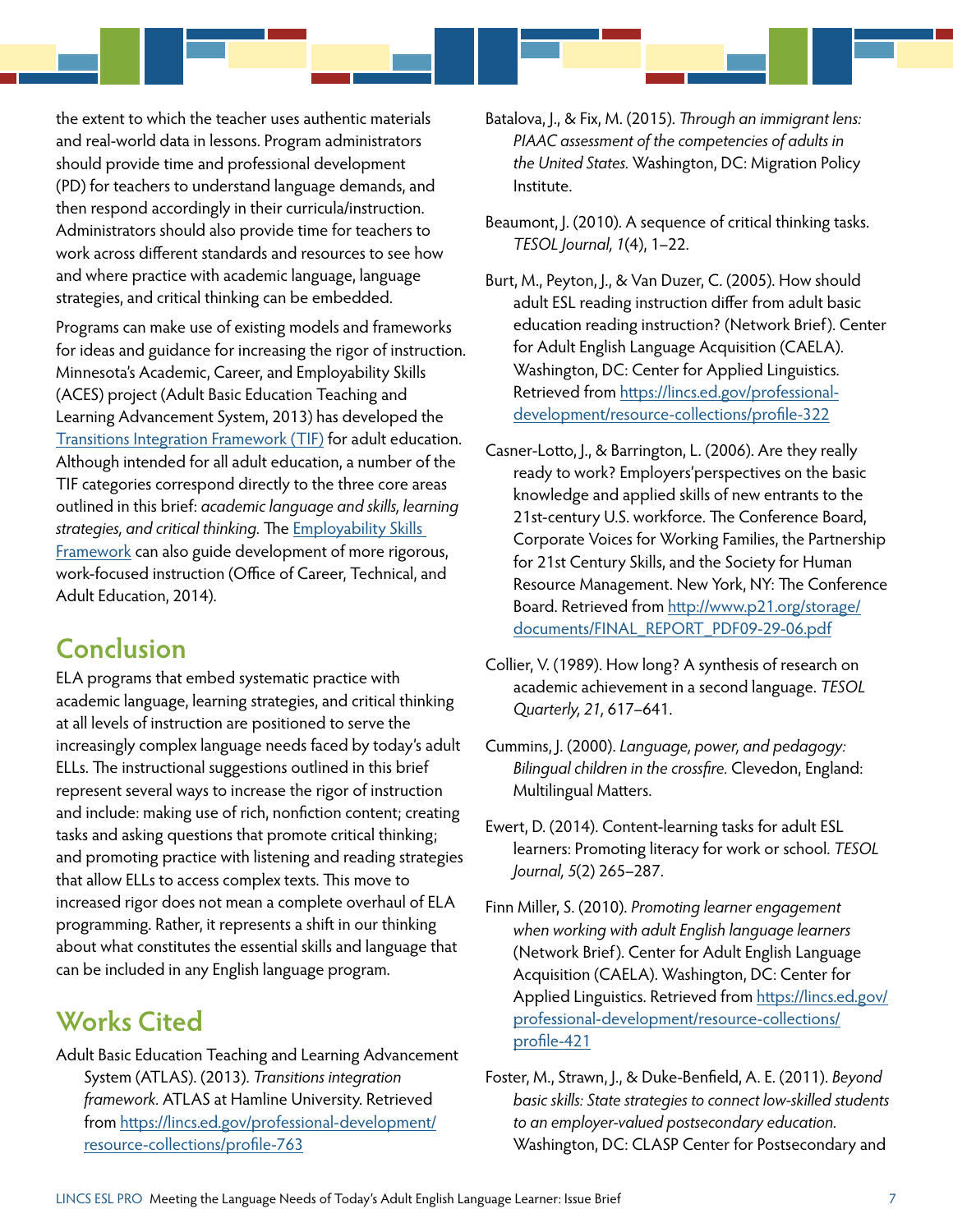<span id="page-7-0"></span>Economic Success. Retrieved from [http://www.clasp.org/](http://www.clasp.org/resources-and-publications/publication-1/Beyond-Basic-Skills-March-2011.pdf) [resources-and-publications/publication-1/Beyond-Basic-](http://www.clasp.org/resources-and-publications/publication-1/Beyond-Basic-Skills-March-2011.pdf)[Skills-March-2011.pdf](http://www.clasp.org/resources-and-publications/publication-1/Beyond-Basic-Skills-March-2011.pdf)

- Graham, S., Santos, D., & Vanderplank, R. (2008). Listening comprehension and strategy use: A longitudinal exploration. *System, 36,* 52–68.
- Hughes, J. (2014). Steps to critical thinking. *English Teaching Professional, 91,* 4–6.
- Jiang, X., & Grabe, W. (2007). Graphic organizers in reading instruction: Research findings and issues. *Reading in a Foreign Language, 19,* 34–55.
- Johnson, K., & Parrish, B. (2010). Aligning instructional practices to meet the academic needs of adult ESL students. *TESOL Quarterly, 44,* 618–628.
- Lun, M., Fischer, R. & Ward, C. (2010) Exploring cultural differences in critical thinking: Is it about my thinking style or the language I speak? *Learning and Individual Differences, 20,* 604–616.
- Mathews-Aydinli, J. (2006). *Supporting adult English language learners' transitions to postsecondary education* (Network Brief). Center for Adult English Language Acquisition (CAELA). Washington DC: Center for Applied Linguistics. Retrieved from [http://www.cal.org/](http://www.cal.org/caela/esl_resources/briefs/transition.html) [caela/esl\\_resources/briefs/transition.html](http://www.cal.org/caela/esl_resources/briefs/transition.html) https://lincs.ed.gov/professional-development/resourcecollections/profile-385
- National Commission on Adult Literacy. (2008). *Reach higher, America: Overcoming crisis in the U.S. workforce. Report of the National Commission on Adult Literacy.* New York, NY: Center for Advancement of Adult Literacy.
- Office of Career, Technical, and Adult Education. (2014). Employability skills framework. Washington, DC: U.S. Department of Education. Retrieved from [http://cte.](http://cte.ed.gov/employabilityskills/) [ed.gov/employabilityskills](http://cte.ed.gov/employabilityskills/)
- Parrish, B., & Johnson, K. (2010). *Promoting learner transitions to postsecondary education and work: Developing academic readiness skills from the beginning*  (Network Brief). Center for Adult English Language Acquisition (CAELA). Washington, DC: Center for Applied Linguistics. Retrieved from [https://lincs.ed.gov/](https://lincs.ed.gov/professional-development/resource-collections/profile-418) [professional-development/resource-collections/](https://lincs.ed.gov/professional-development/resource-collections/profile-418) [profile-418](https://lincs.ed.gov/professional-development/resource-collections/profile-418)
- Pimentel, S. (2013). *College and career readiness standards for adult education.* Washington, DC: U.S. Department of Education, Office of Vocational and Adult Education. Retrieved from [http://lincs.ed.gov/publications/pdf/](http://lincs.ed.gov/publications/pdf/CCRStandardsAdultEd.pdf) [CCRStandardsAdultEd.pdf](http://lincs.ed.gov/publications/pdf/CCRStandardsAdultEd.pdf)
- Scarcella, R. (2003). *Accelerating academic English: A focus on the English learner.* Oakland, CA: Regents of the University of California.
- TESOL. (2008). *Standards for ESL/EFL Teachers of Adults.*  Alexandria, VA: TESOL International Association.
- Trilling, B., & Fabel, C. (2009). *21st century skills: Learning for life in our times.* Hoboken, NJ: Wiley.
- U.S. Bureau of Labor Statistics. (2015). Current population survey. Washington, DC: U.S. Department of Labor. Retrieved from [http://www.bls.gov/emp/ep\\_table\\_001.](http://www.bls.gov/emp/ep_table_001.htm) [htm](http://www.bls.gov/emp/ep_table_001.htm)
- Workforce Innovation and Opportunity Act, H.R. 803, 113th Cong. (2013–2014). Retrieved from [http://www.](http://www.doleta.gov/wioa/) [doleta.gov/wioa](http://www.doleta.gov/wioa/)
- Wrigley, H. S. (2007). Beyond the lifeboat: Improving language, citizenship, and training services for immigrants and refugees. In A. Belzer (Ed.), *Toward defining and improving quality in adult basic education: Issues and challenges* (pp. 221–240). Mahwah, NJ: Erlbaum.
- Zwiers, J. (2014). *Building academic language: Meeting common core standards across disciplines* (2nd ed.). San Francisco, CA: Jossey-Bass.
- Zwiers, J., & Crawford, M. (2011). *Academic conversations: Classroom talk that fosters critical thinking and content understandings.* Portland, ME: Stenhouse.